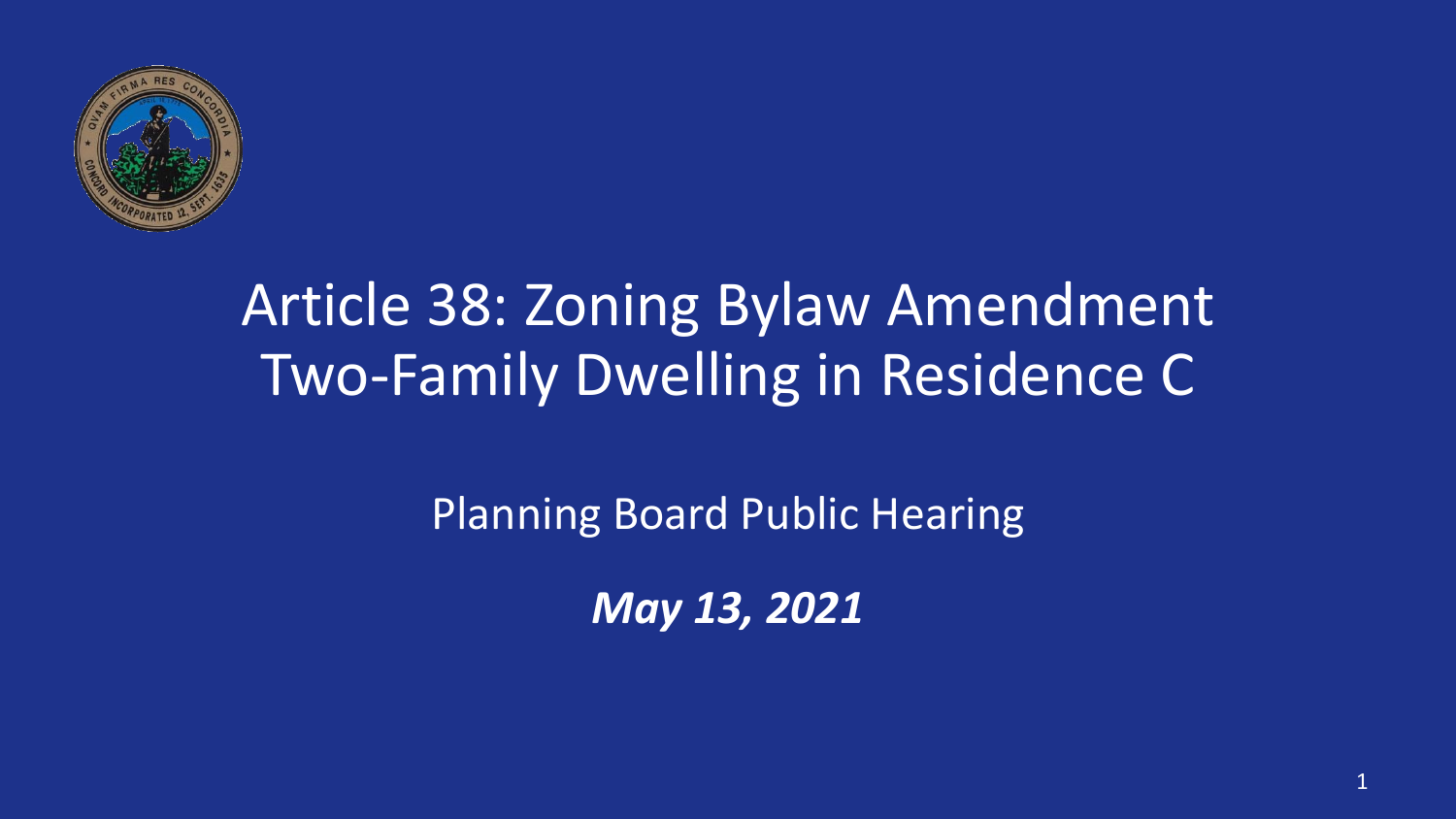### Two-Family or Additional Dwelling Unit

Amend Section 4.2.2.1 of the Bylaw to allow the Zoning Board of Appeals (Board) to grant a special permit for the construction of a new two-family dwelling or alteration of an existing single family dwelling into a two-family dwelling in the Residence C Zoning District.

The Board may also allow reduction in required parking.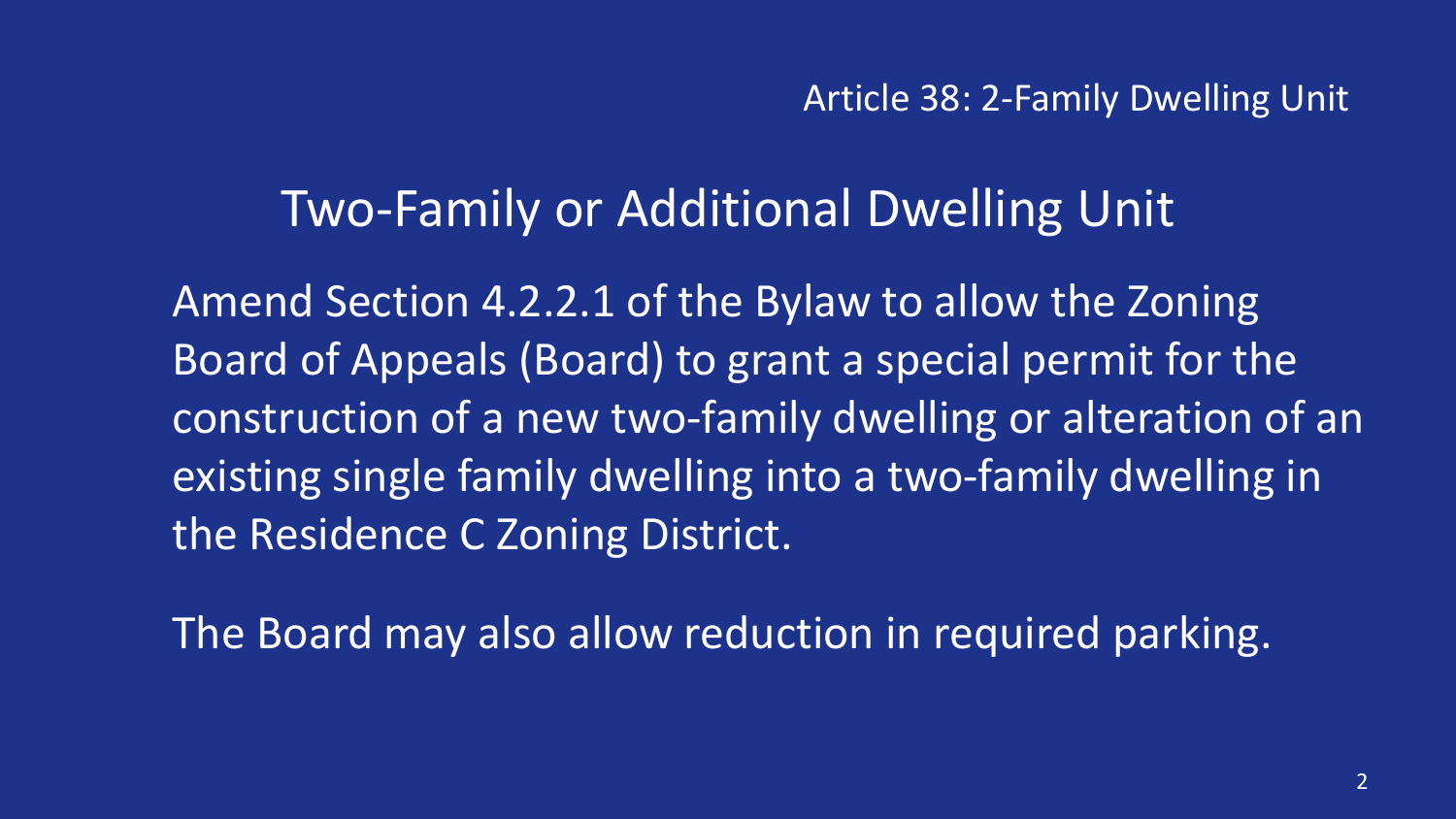# **Amendment Objectives**

- Produce additional units of housing that match future needs
- Provide less expensive housing without subsidies
- Increase density near shopping, transit, and cultural resources
- Maintain neighborhood character
	- Respect existing dimensional requirements
	- Require special permits to limit potential disruption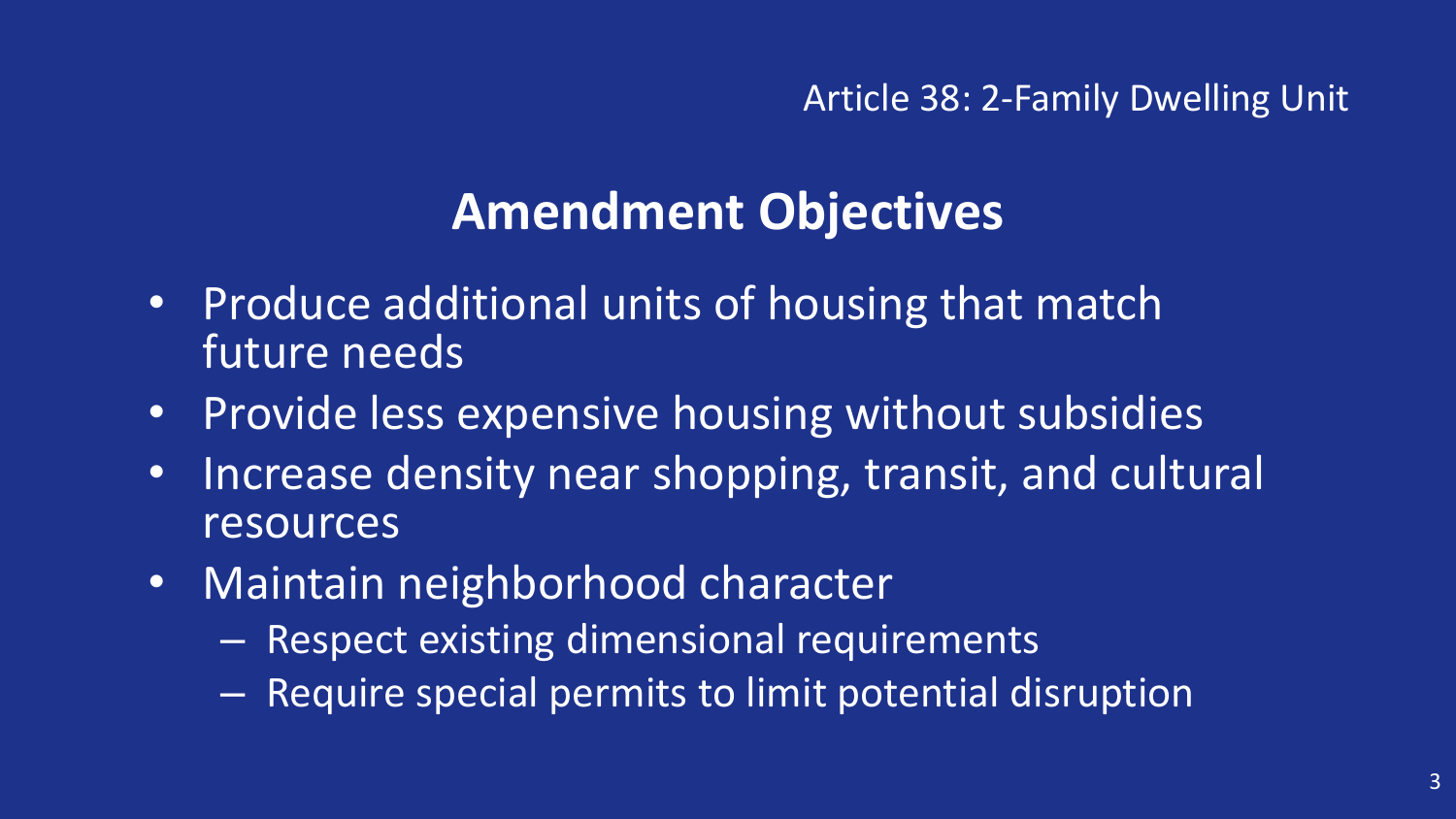### **Existing Two-Family Housing in Concord**

There are **106** two-families today in Concord, most built before zoning restricted them in 1928

**66** (62%) are in Residence C, including two condo conversions

Only **0.6%** of the 1,018 Residence C district homes are two-families

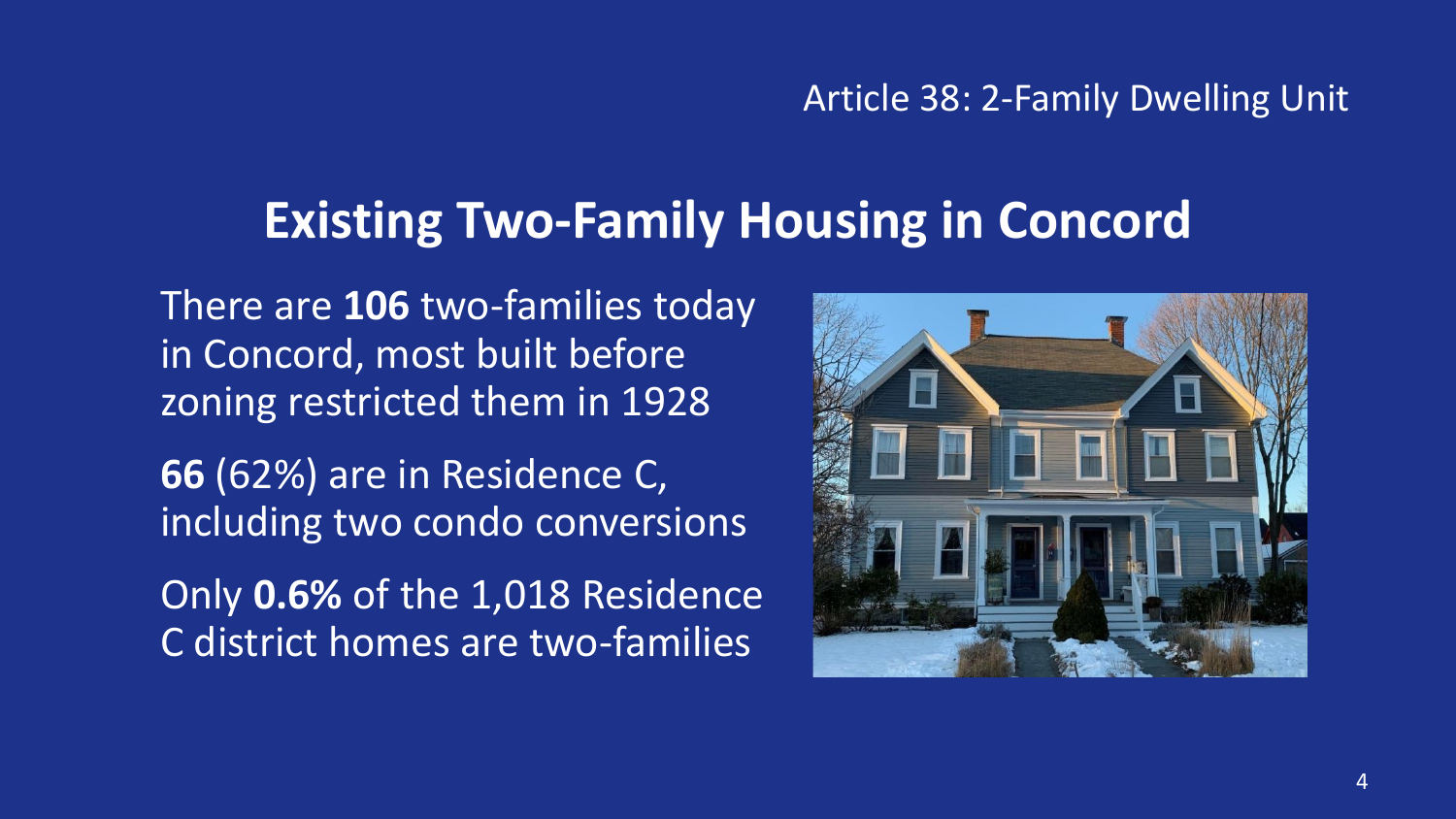# **Residence C Concord Center & Thoreau Depot**

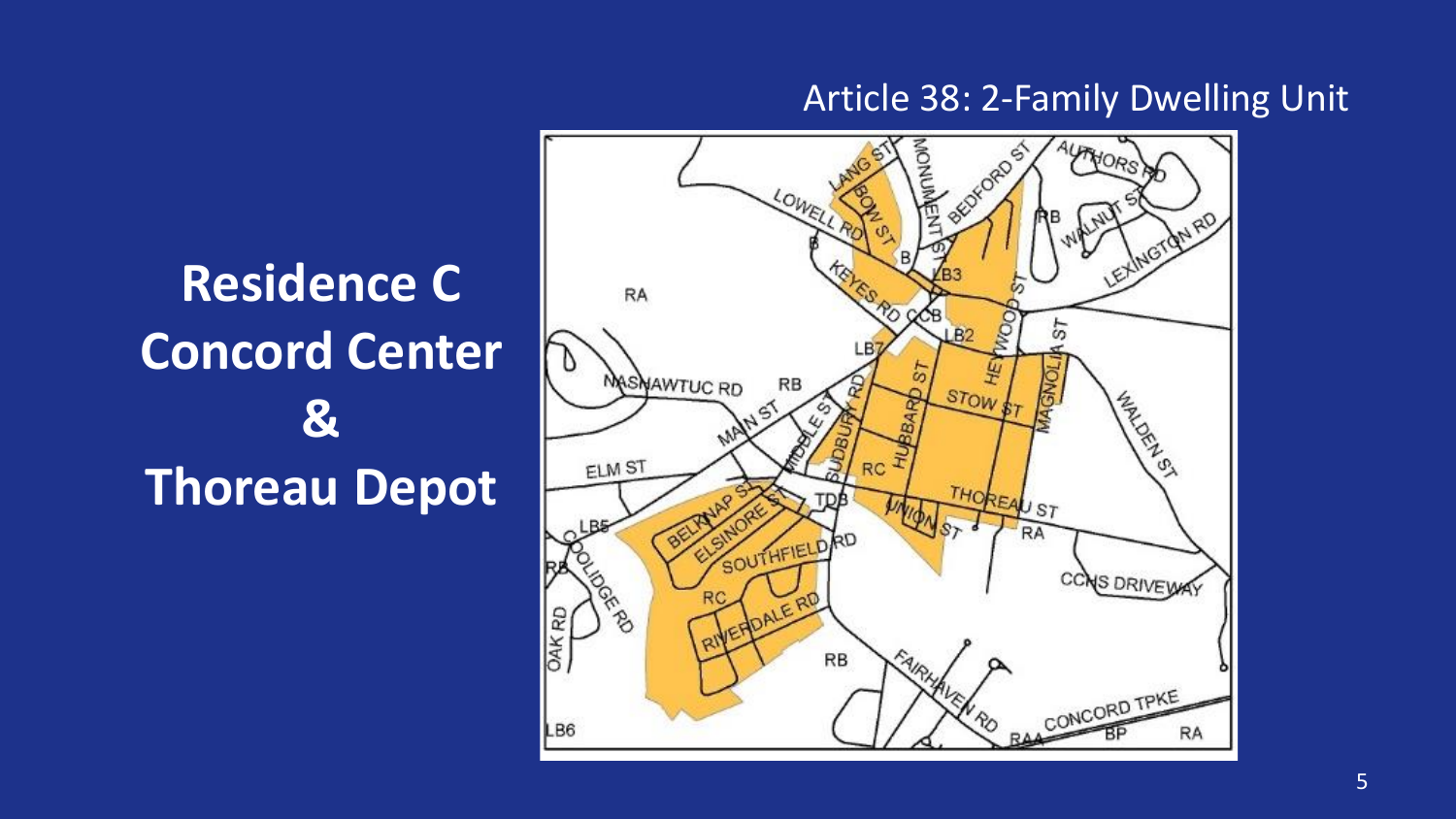

# **Residence C West Concord**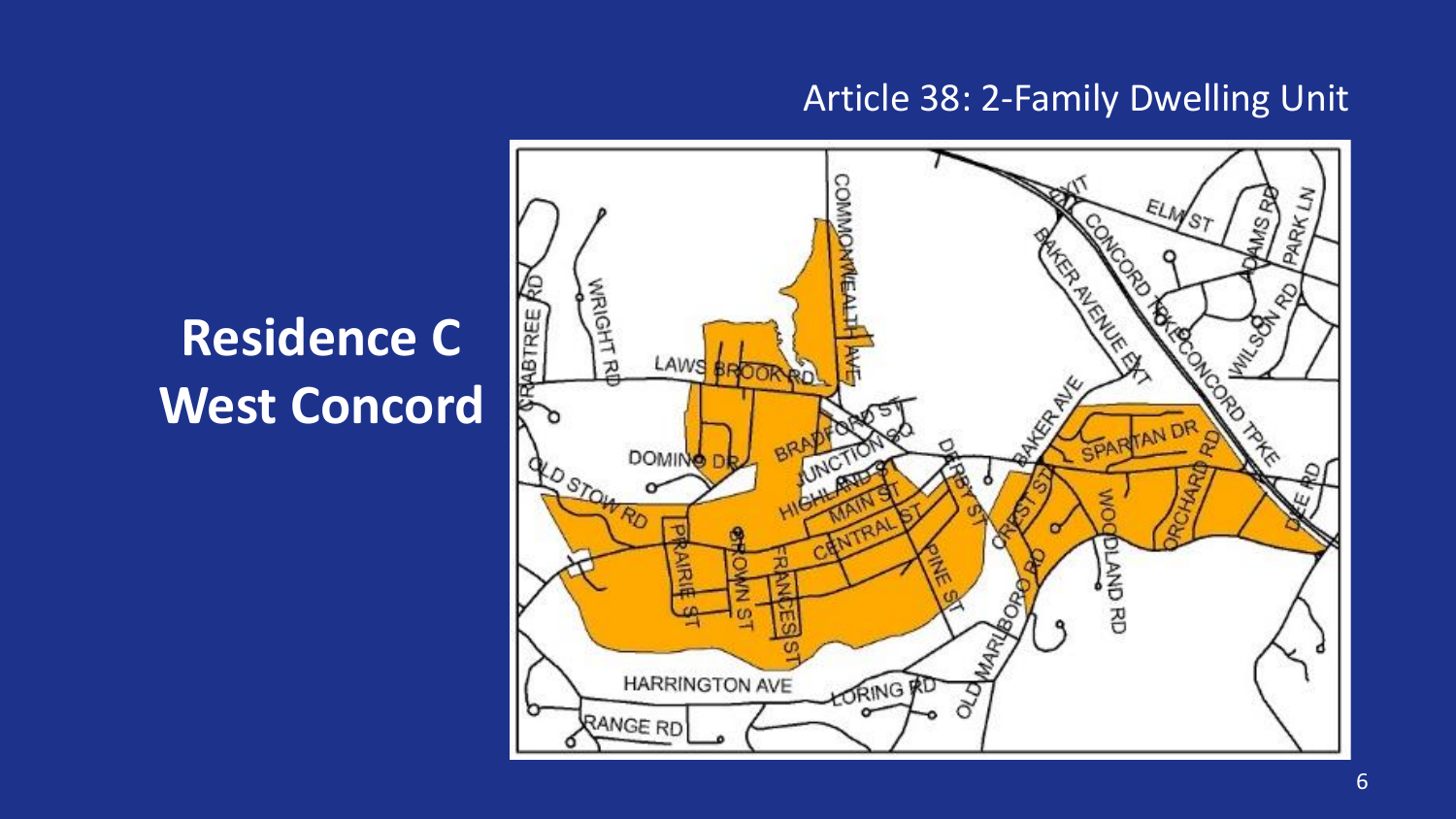## **Proposed Two-Family Bylaw Terms**

| <b>Occupancy requirements</b> | None: absentee ownership allowed             |
|-------------------------------|----------------------------------------------|
| <b>Sale restrictions</b>      | None: conversion to a 2-unit condo allowed   |
| <b>Detached structures</b>    | Not allowed. Both units must be part of the  |
|                               | same structure                               |
| <b>Dimensional regs</b>       | Must conform to setbacks, height and FAR for |
|                               | Residence C                                  |
| <b>Parking</b>                | 2 spaces required for each unit, but can be  |
|                               | reduced                                      |
| Min/max unit size             | Only limited by FAR/setbacks                 |
| <b>Expiration</b>             | Special permit is permanent and transferable |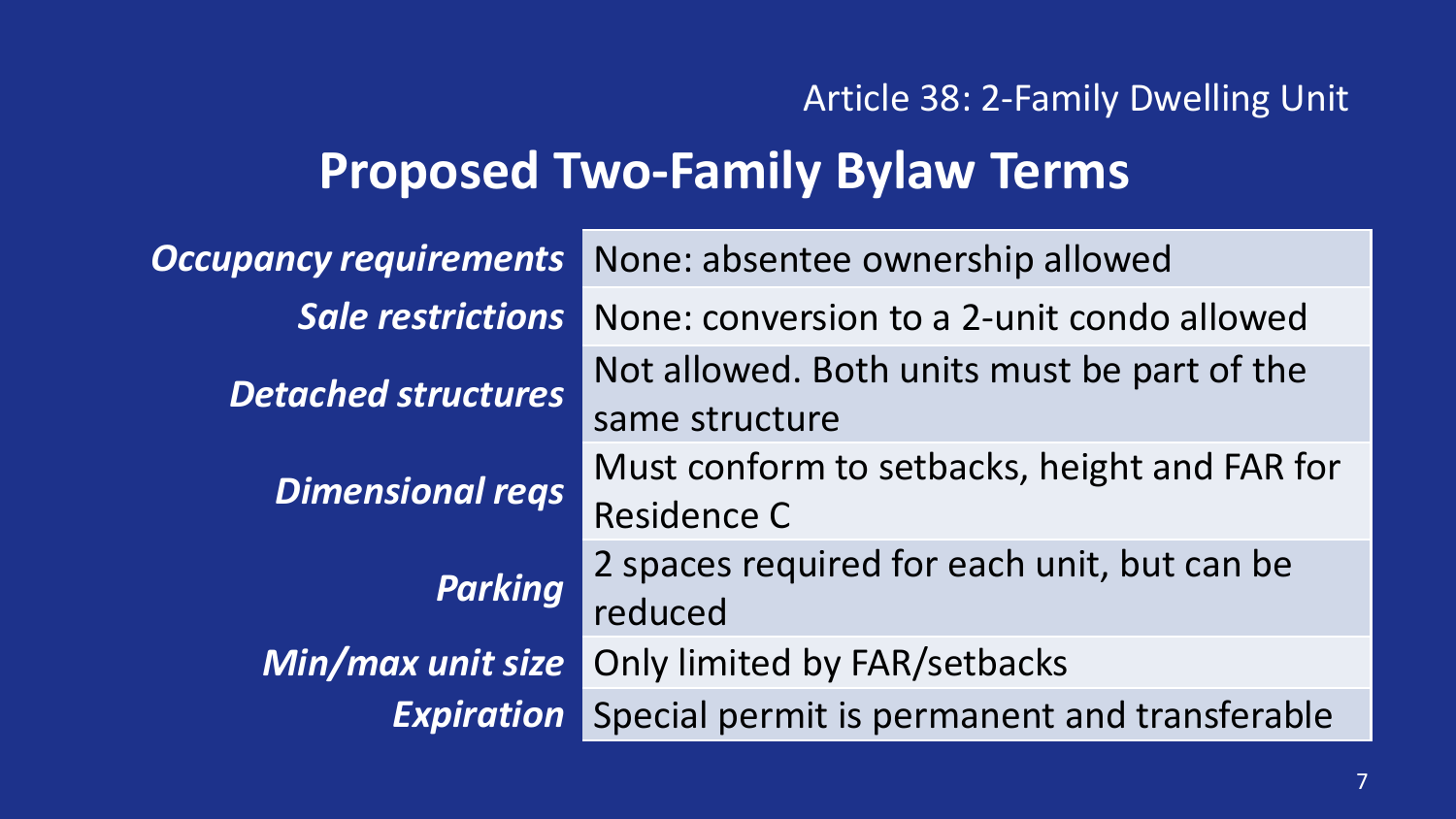### **Limit Two-Families to Residence C**

- Adding density near village centers has less impact
- Nearly all current two-families in town were built in what is now Residence C
- Residence C dimensional requirements keep scale reasonable
- Removes the need to create a new overlay district that could cause confusion in the future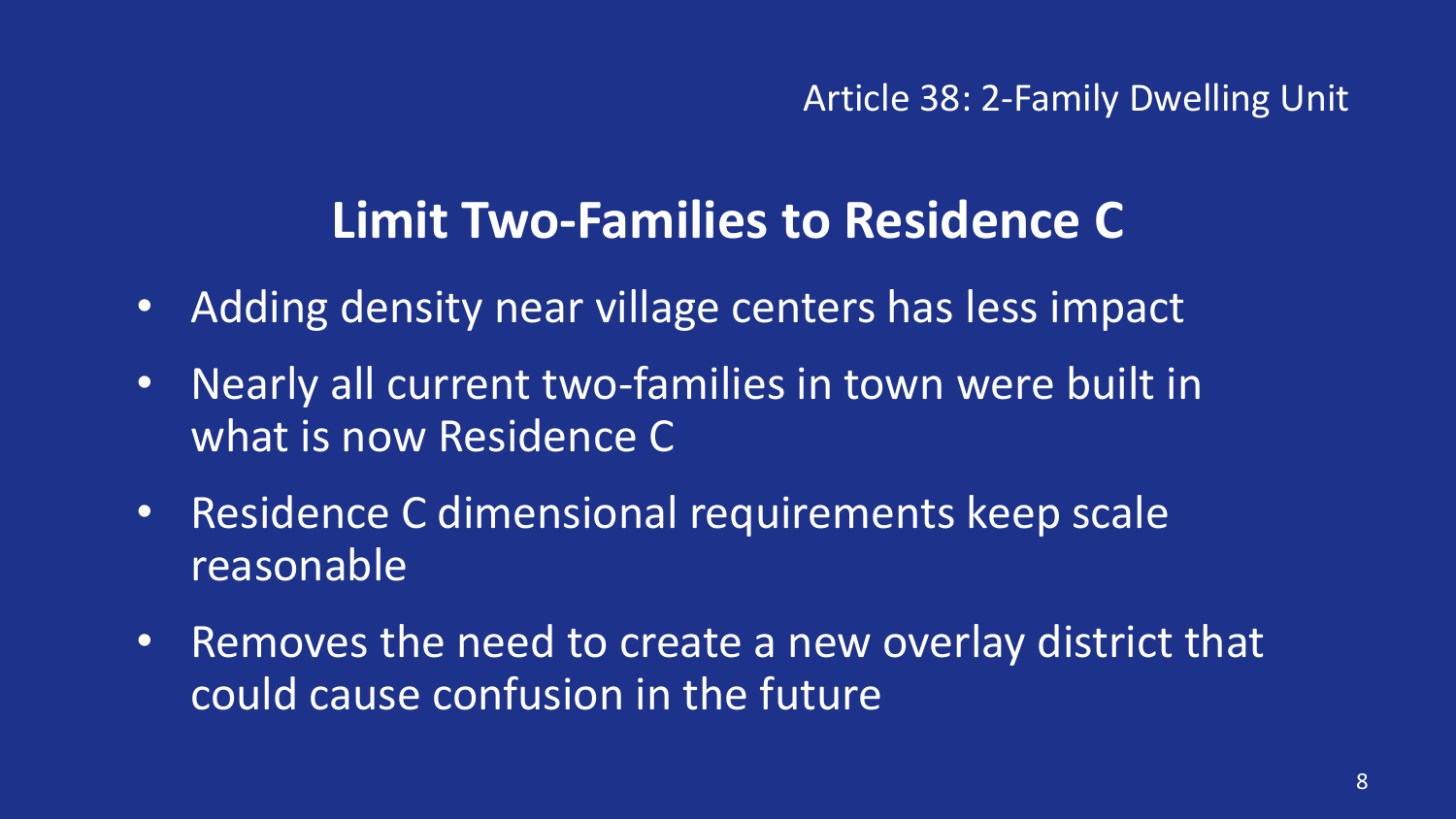### **Aligned with Town Goals**

### Supports the **Envision Concord** Plan *Land Use + Zoning Goal 2:*

"Explore zoning alternatives (e.g., based on land characteristics rather than strictly geographic location) that enable higher density, mixed use, more walkable and economically diverse neighborhoods within/near village centers…"

### And associated *Action 3b:*

"Consider whether to allow 2-family housing by right in residential districts near village centers"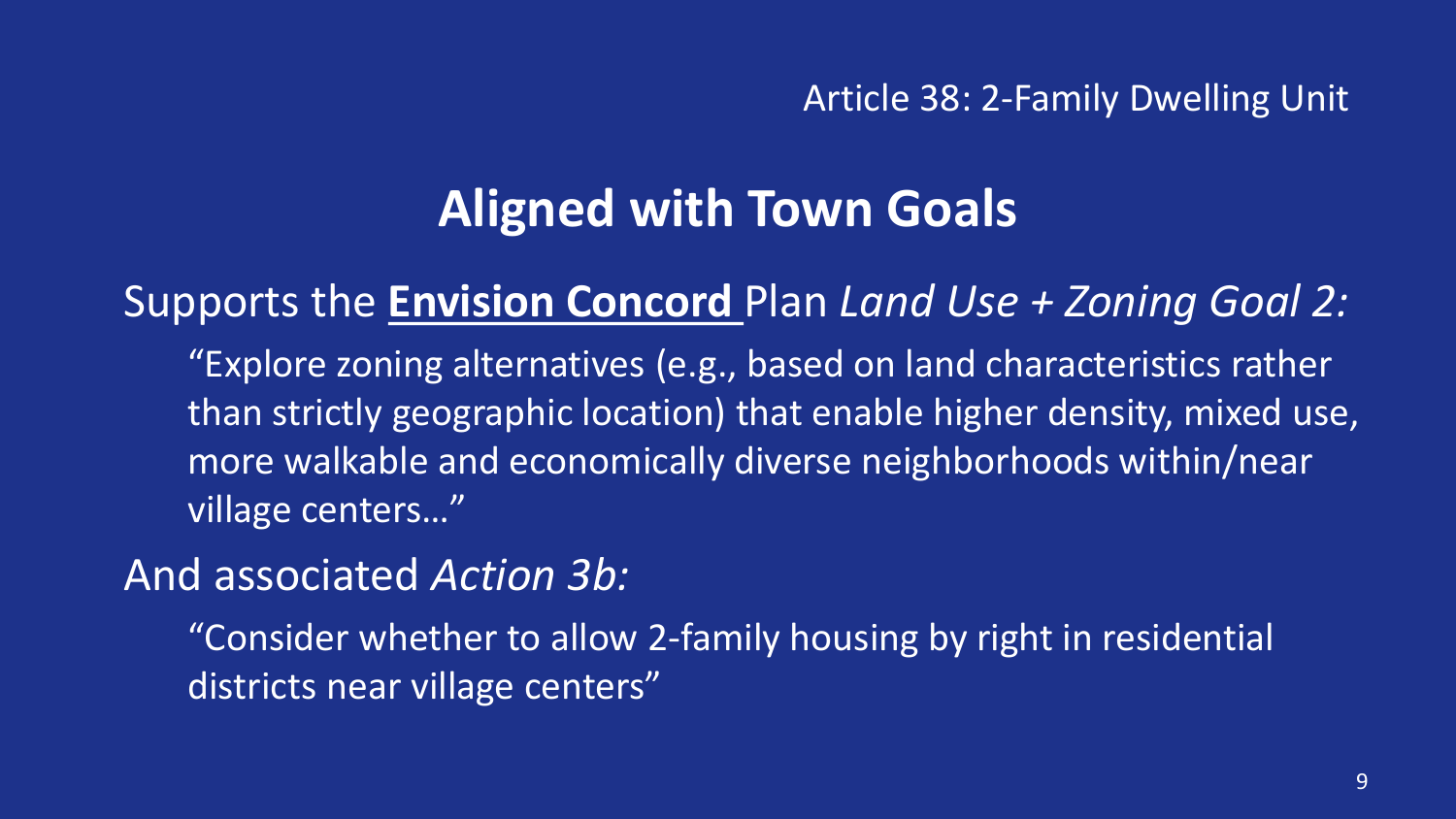## **Reasons for Special Permit**

- Residence C more dense neighborhoods
- Special Permit is discretionary
- Notification to abutters required
- Findings regarding traffic safety, parking, neighborhood character & natural environment
- Allows for evaluation of proposal